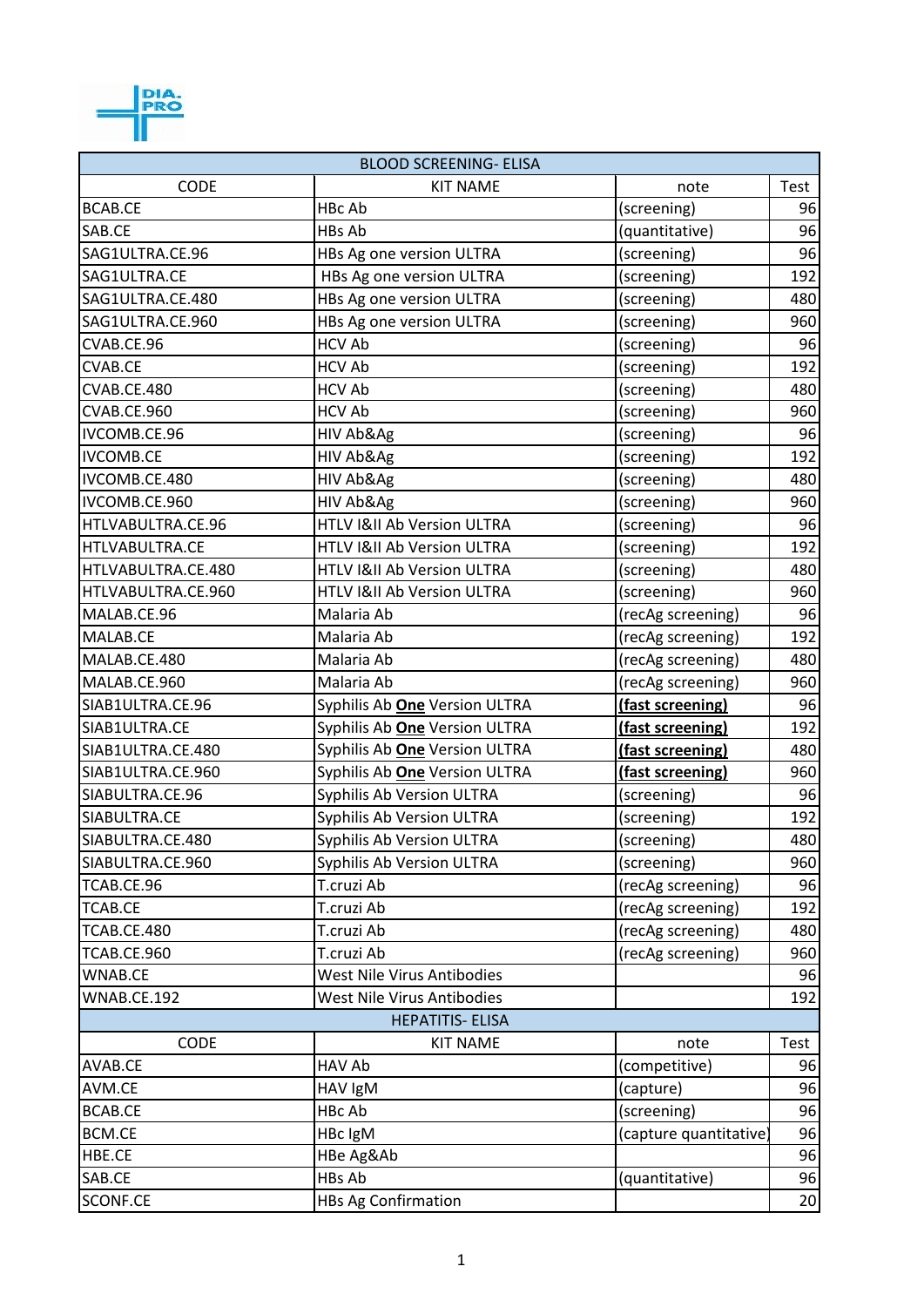| SCONF.CE.40      | <b>HBs Ag Confirmation</b>               |                   | 40   |
|------------------|------------------------------------------|-------------------|------|
| SAG1ULTRA.CE.96  | HBs Ag one version ULTRA                 | (screening)       | 96   |
| SAG1ULTRA.CE     | HBs Ag one version ULTRA                 | (screening)       | 192  |
| SAG1ULTRA.CE.480 | HBs Ag one version ULTRA                 | (screening)       | 480  |
| SAG1ULTRA.CE.960 | HBs Ag one version ULTRA                 | (screening)       | 960  |
| CVAB.CE.96       | <b>HCV Ab</b>                            | (screening)       | 96   |
| <b>CVAB.CE</b>   | <b>HCV Ab</b>                            | (screening)       | 192  |
| CVAB.CE.480      | <b>HCV Ab</b>                            | (screening)       | 480  |
| CVAB.CE.960      | <b>HCV Ab</b>                            | (screening)       | 960  |
| <b>CCONF.CE</b>  | <b>HCV Ab confirmation</b>               |                   | 12   |
| CVM.CE           | HCV IgM                                  | (sandwich)        | 96   |
| DAB.CE           | HDV Ab                                   | (total antibody)  | 96   |
| DAG.CE           | HDV Ag                                   |                   | 96   |
| DIM.CE           | HDV IgM                                  | (capture)         | 96   |
| EVABULTRA.CE.96  | <b>HEV Ab Version ULTRA</b>              | (screening)       | 96   |
| EVABULTRA.CE     | <b>HEV Ab Version ULTRA</b>              | (screening)       | 192  |
| EVABULTRA.CE.480 | <b>HEV Ab Version ULTRA</b>              | (screening)       | 480  |
| EVABULTRA.CE.960 | <b>HEV Ab Version ULTRA</b>              | (screening)       | 960  |
| EVG.CE           | <b>HEV IgG</b>                           | (qualitative)     | 96   |
| EVM.CE           | <b>HEV IgM</b>                           | (sandwhich)       | 96   |
|                  | <b>TORCH &amp; PREGNANCY- ELISA</b>      |                   |      |
| CODE             | <b>KIT NAME</b>                          | note              | Test |
| CMVG.CE          | CMV IgG                                  | (quantitative)    | 96   |
| CMVM.CE          | CMV IgM                                  | (IgM capture)     | 96   |
| HSV1G.CE         | HSV1 IgG                                 | (quantitative)    | 96   |
| HSV1M.CE         | HSV1 IgM                                 | (IgM capture)     | 96   |
| HSV2G.CE         | HSV2 IgG                                 | (quantitative)    | 96   |
| HSV2M.CE         | HSV2 IgM                                 | (IgM capture)     | 96   |
| HSVG.CE          | HSV1&2 IgG                               | (quantitative)    | 96   |
| HSVM.CE          | HSV1&2 IgM                               | (IgM capture)     | 96   |
| <b>RUBG.CE</b>   | Rub IgG                                  | (quantitative)    | 96   |
| RUBM.CE          | Rub IgM                                  | (IgM capture)     | 96   |
| TOXOG.CE         | Toxo IgG                                 | (quantitative)    | 96   |
| TOXOM.CE         | Toxo IgM                                 | (IgM capture)     | 96   |
|                  | <b>EMERGING TROPICAL DISEASES- ELISA</b> |                   |      |
| <b>CODE</b>      | <b>KIT NAME</b>                          | note              | Test |
| CHIKVG.CE        | CHIKV IgG                                |                   | 96   |
| CHIKVM.CE        | CHIKV IgM                                |                   | 96   |
| <b>DENG.CE</b>   | Dengue virus IgG                         |                   | 96   |
| DENM.CE          | Dengue virus IgM                         |                   | 96   |
| DENS1AG.CE       | Dengue virus NS1 Ag                      |                   | 96   |
| MALAB.CE.96      | Malaria Ab                               | (recAg screening) | 96   |
| MALAB.CE         | Malaria Ab                               | (recAg screening) | 192  |
| MALAB.CE.480     | Malaria Ab                               | (recAg screening) | 480  |
| MALAB.CE.960     | Malaria Ab                               | (recAg screening) | 960  |
| TCAB.CE.96       | T.cruzi Ab                               | (recAg screening) | 96   |
| <b>TCAB.CE</b>   | T.cruzi Ab                               | (recAg screening) | 192  |
| TCAB.CE.480      | T.cruzi Ab                               | (recAg screening) | 480  |
| TCAB.CE.960      | T.cruzi Ab                               | (recAg screening) | 960  |
| YFVG.CE          | Yellow Fever Virus IgG                   |                   | 96   |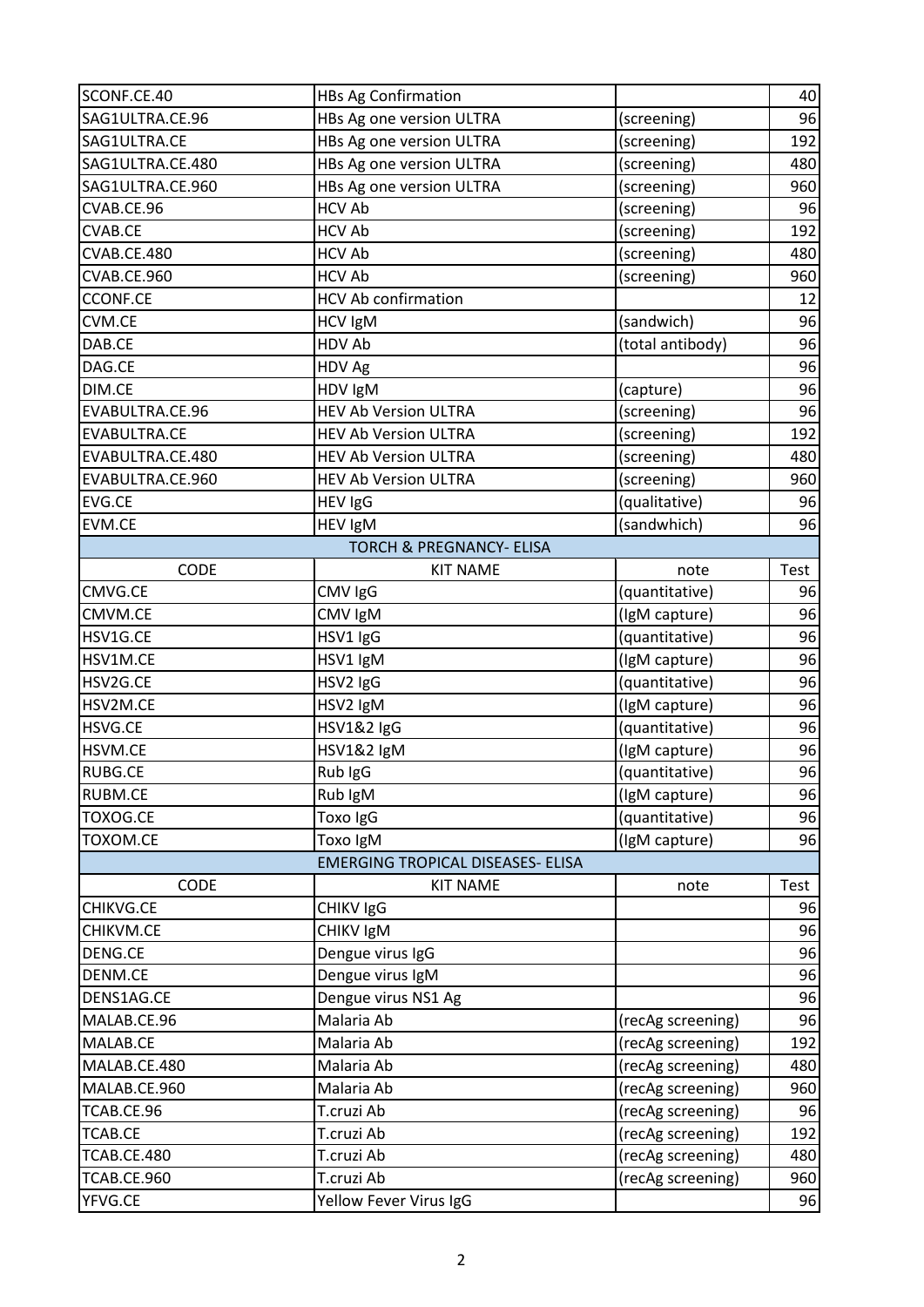| WNG.CE          | West Nile Virus IgG            |                | 96   |
|-----------------|--------------------------------|----------------|------|
| WNM.CE          | West Nile Virus IgM            |                | 96   |
| ZIKVG.CE        | ZIKV IgG                       |                | 96   |
| ZIKVAV.CE       | ZIKV IgG Avidity Test          |                | 48   |
| ZIKVM.CE        | ZIKV IgM                       |                | 96   |
|                 | <b>EROLOGY- ELISA</b>          |                |      |
| CODE            | <b>KIT NAME</b>                | note           | Test |
| CAGA.CE         | CagA IgA                       | (quantitative) | 96   |
| CAGG.CE         | CagA IgG                       | (quantitative) | 96   |
| COXBG.CE        | CoxB IgG                       |                | 96   |
| COXBM.CE        | CoxB IgM                       |                | 96   |
| CPA.CE          | Chlamydia Pneumoniae IgA       |                | 96   |
| CPG.CE          | Chlamydia Pneumoniae IgG       |                | 96   |
| CPM.CE          | Chlamydia Pneumoniae IgM       |                | 96   |
| CTA.CE          | Chlamydia Trachomatis IgA      |                | 96   |
| CTG.CE          | Chlamydia Trachomatis IgG      |                | 96   |
| CTM.CE          | Chlamydia Trachomatis IgM      |                | 96   |
| EAG.CE          | EA IgG                         |                | 96   |
| EAM.CE          | EA IgM                         |                | 96   |
| <b>EBNG.CE</b>  | <b>EBNA IgG</b>                | (quantitative) | 96   |
| EBNM.CE         | EBNA IgM                       |                | 96   |
| HPA.CE          | HP IgA                         | (quantitative) | 96   |
| HPAG.CE.96      | H.Pylori Ag                    |                | 96   |
| HPG.CE          | HP IgG                         | (quantitative) | 96   |
| HPM.CE          | HP IgM                         | (qualitative)  | 96   |
| <b>K.ESTR</b>   | Extraction Kit for H.Pylori Ag |                | 48   |
| MEAG.CE         | Measles virus IgG              |                | 96   |
| MEAM.CE         | Measles virus IgM              |                | 96   |
| MENG.CE         | Meningitis IgG                 |                | 96   |
| MTBG.CE         | MTBG IgG                       |                | 96   |
| PARVOG.CE       | Parvovirus B19 IgG             |                | 96   |
| PARVOM.CE       | Parvovirus B19 IgM             |                | 96   |
| SIM.CE          | SYPH IgM                       | (qualitative)  | 96   |
| <b>TETG.CE</b>  | <b>TETOX IgG</b>               |                | 96   |
| VCAA.CE         | EBV VCA IgA                    |                | 96   |
| VCAG.CE         | VCA IgG                        | (quantitative) | 96   |
| VCAM.CE         | VCA IgM                        | (capture)      | 96   |
|                 | <b>AUTOIMMUNITY- ELISA</b>     |                |      |
| <b>CODE</b>     | <b>KIT NAME</b>                | note           | Test |
| ANA8PRO.CE      | ANA 8 parameters profile       |                | 12   |
| ANAS.CE         | ANA Screening IgG              |                | 96   |
| <b>CENPB.CE</b> | IgG anti Centromere B          | (rec Ag)       | 96   |
| <b>DSDNA.CE</b> | IgG anti dsDNA                 | (rec Ag)       | 96   |
| ENA6PRO.CE      | ENA 6 parameters profile       |                | 12   |
| ENAS.CE         | <b>ENA Screening IgG</b>       |                | 96   |
| <b>JO1.CE</b>   | IgG anti Jo-1                  | (rec Ag)       | 96   |
| RNP.CE          | IgG anti U1-snRNP 68           | (rec Ag)       | 96   |
| SCL70.CE        | IgG anti Scl-70                | (rec Ag)       | 96   |
| SM.CE           | IgG anti Sm                    | (native Ag)    | 96   |
| SSA52.CE        | IgG anti SSA 52 KD             | (rec Ag)       | 96   |
|                 |                                |                |      |